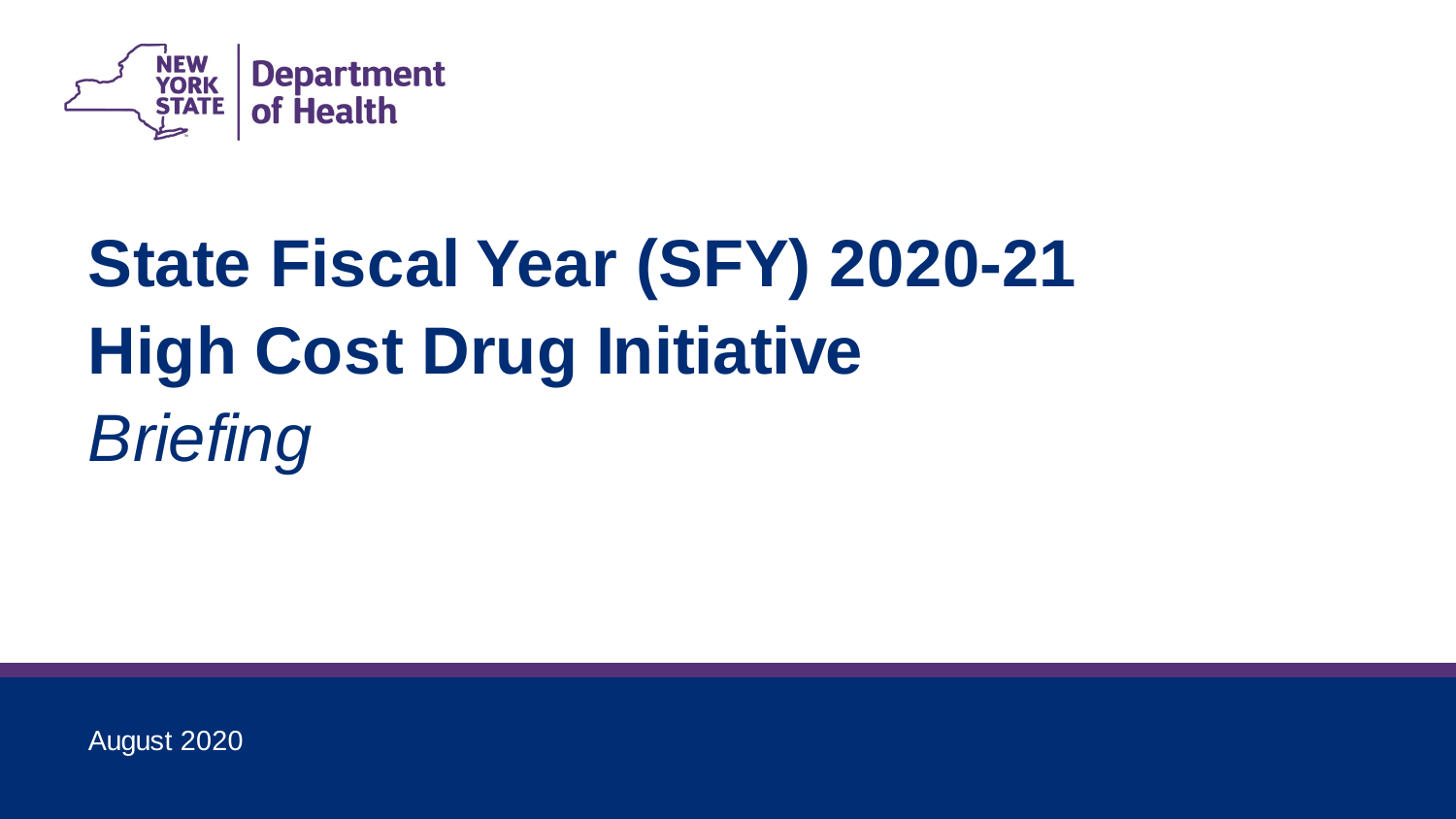## **Agenda**

- **1. Overview of Enacted Statutory Provisions**
- **2. Overview of Supplemental Rebate Authorities**
- **3. Criteria for Identifying High Cost Drugs**
- **(DUR) Board Referral 4. Summary: Drugs Identified for Potential Drug Utilization Review**
- **5. Overview of Process**
- **6. Drug Utilization Review (DUR) Board**
- **7. Next Steps**

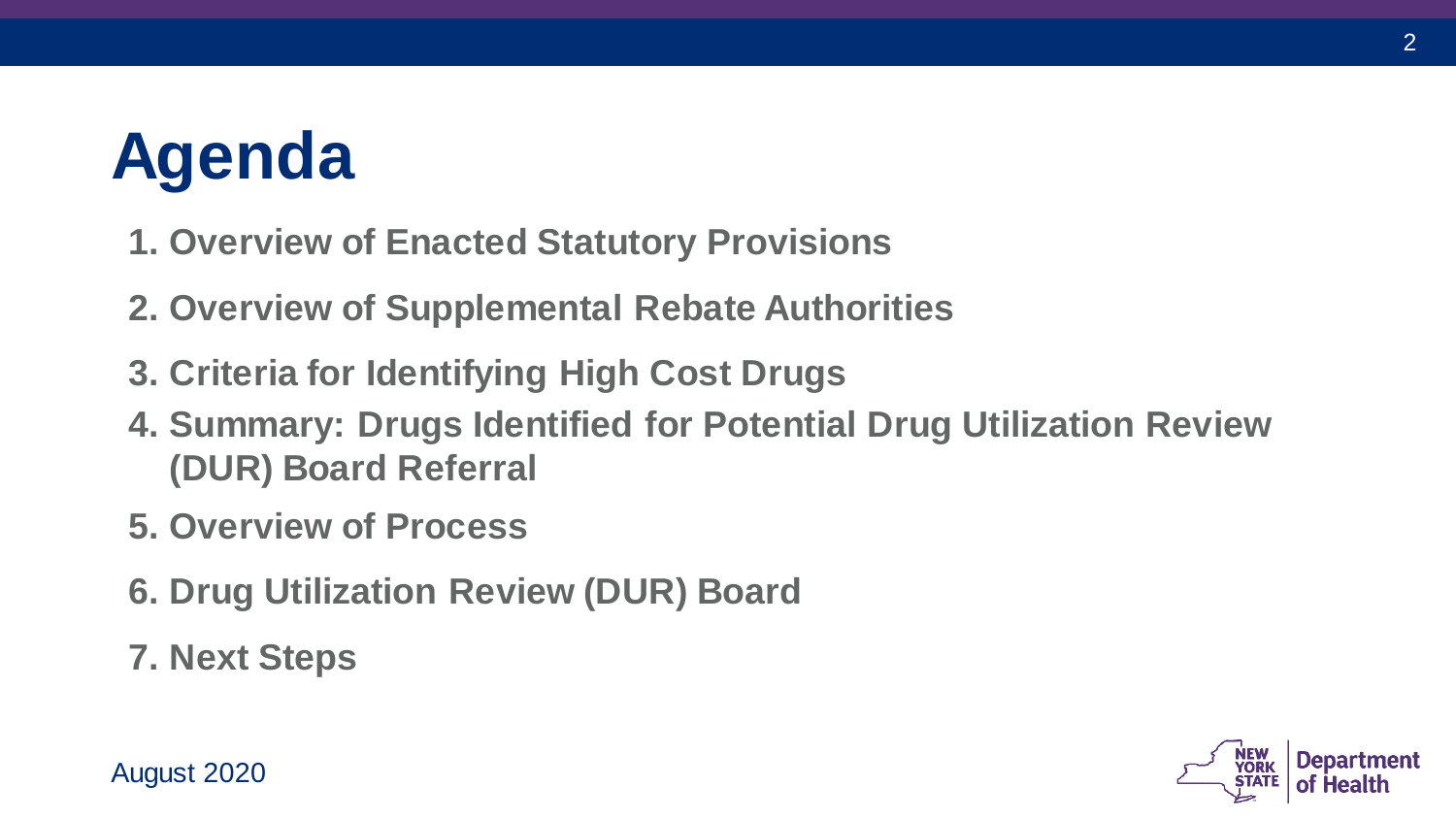## **Overview of Statutory Provisions – SSL §367a**

### **High Cost Drug Initiative**

- • Authorizes the Department of Health (DOH) to:
	- • identify and negotiate enhanced rebates for newly launched high cost drugs, including gene therapies;
	- of the drug and whether it improves health, quality of life, or overall health outcomes, and whether the drug will reduce the need for other medical care, including • negotiate rebates based on evidence-based research that considers the effectiveness hospitalization;
	- request drug development costs as well as other pricing information to inform target rebate amounts; and,
	- (DUR) Board for a recommended target supplemental rebate. • refer a certain high cost drugs and gene therapies to the Drug Utilization Review

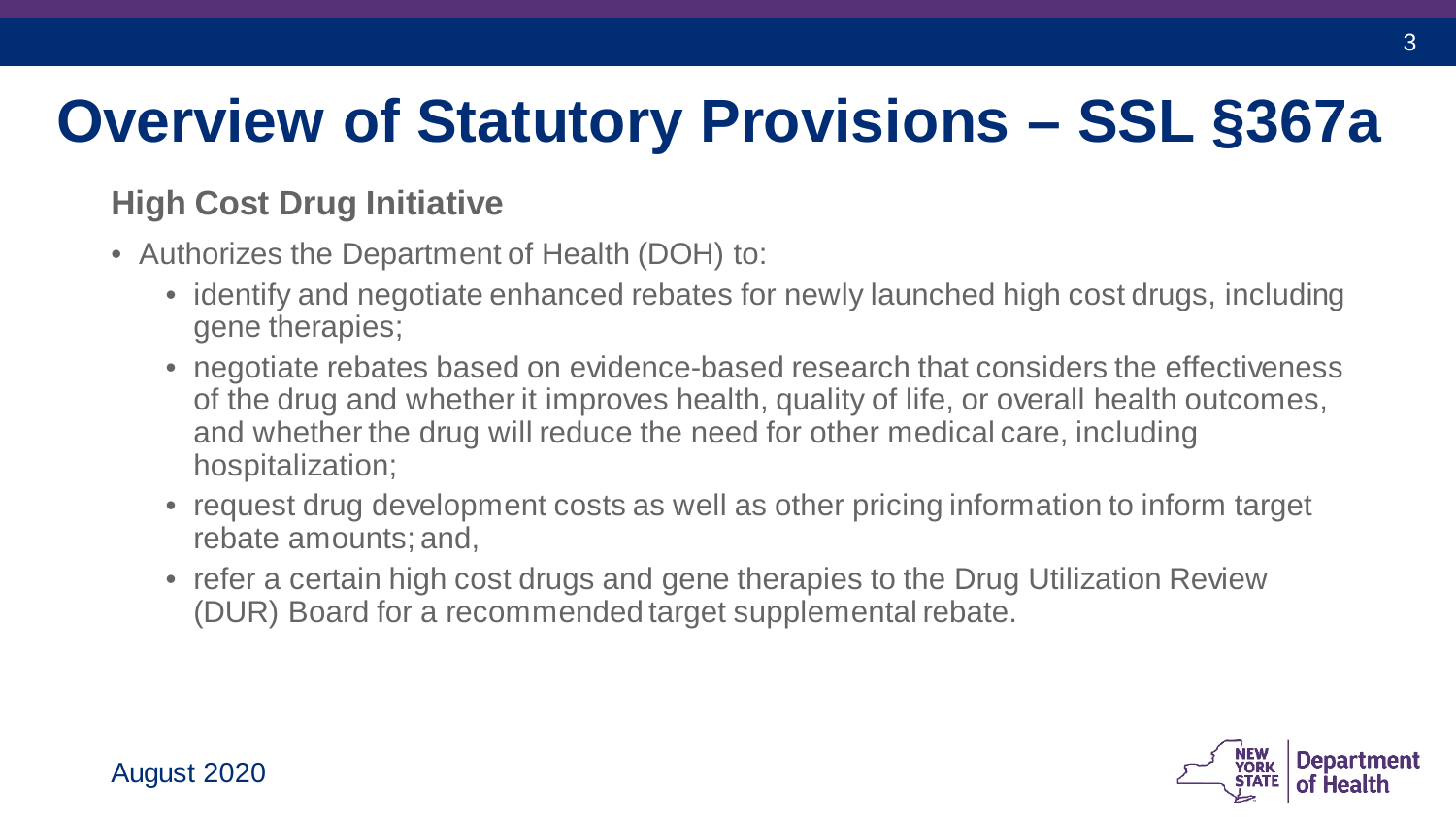### **Overview of Medicaid Supplemental Rebate Authorities**



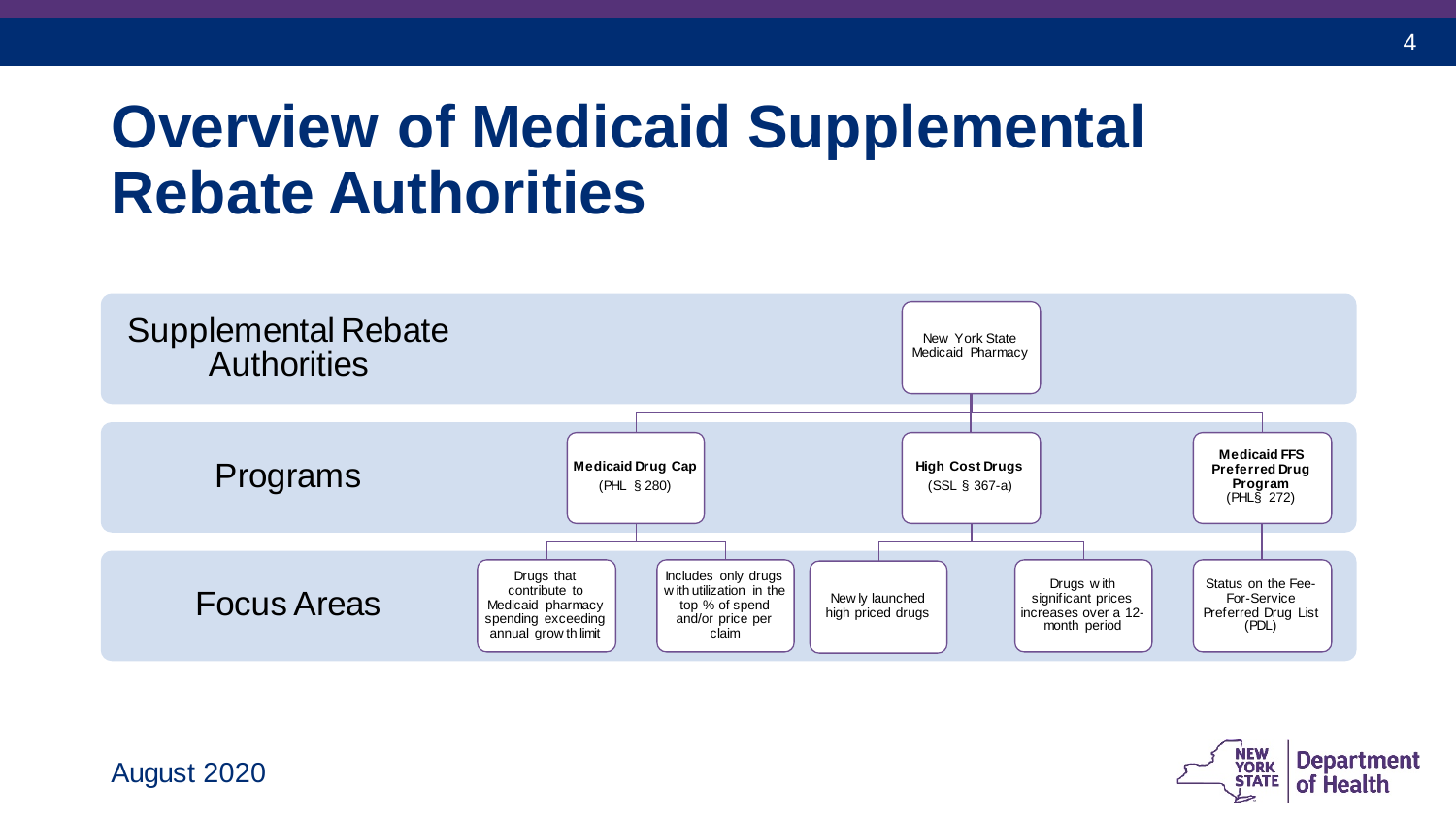### **Differences Between the Medicaid Drug Cap and the High Cost Drug Rebate Initiatives**

|                                                                 | <b>Medicaid Drug Cap</b>                                                                                                                                                                                                                                            | <b>High Cost Drugs</b>                                                                                                                                                                                                                                                                                                                                                                                                                                              |
|-----------------------------------------------------------------|---------------------------------------------------------------------------------------------------------------------------------------------------------------------------------------------------------------------------------------------------------------------|---------------------------------------------------------------------------------------------------------------------------------------------------------------------------------------------------------------------------------------------------------------------------------------------------------------------------------------------------------------------------------------------------------------------------------------------------------------------|
| <b>Authorizing Statute</b>                                      | <b>PHL § 280</b>                                                                                                                                                                                                                                                    | <b>SSL</b> § 367-a                                                                                                                                                                                                                                                                                                                                                                                                                                                  |
| <b>Applicable</b>                                               | Only if Medicaid Drug Spending is projected to<br>exceed the annual Drug Cap limitation                                                                                                                                                                             | For newly launched high cost drugs starting April 1 <sup>st</sup> ,<br>2020                                                                                                                                                                                                                                                                                                                                                                                         |
| <b>Criteria for</b><br><b>Identification of</b><br><b>Drugs</b> | Meets one of the following conditions:<br>Top % in terms of net spend and/or cost per<br>claim for all drugs with utilization<br>In SFY 19 and SFY 20 the percentage<br>threshold for net spending and cost per claim<br>was the top 3% for all drugs, respectively | Meets one of the following conditions:<br>High launch price; or<br>(i)<br>Excessive price increase within any twelve-month<br>(ii)<br>period<br>Biosimilar drug with a launch price that is not at least<br>(iii)<br>15% lower than the referenced brand biologic at the<br>time the biosimilar is launched, or<br>a generic drug that has a WAC of \$100 or more for a<br>(iv)<br>thirty-day supply; or<br>A Gene Therapy as defined on the following slide<br>(v) |
| <b>Overview of</b><br><b>Process</b>                            | Step 1: Voluntary Supplemental Rebate<br>Step 2: DUR Board Referral<br>Step 3: Request for Confidential Information<br>Step 4: Additional Actions (e.g., removal from<br>managed care formularies, requiring prior<br>authorization, etc.)                          | Step 1: Voluntary Supplemental Rebate<br>Step 2: Request for Confidential Information<br>Step 3: DUR Board Referral<br>Step 4: Additional Actions (e.g., removal from managed<br>care formularies, requiring prior authorization, etc.)                                                                                                                                                                                                                             |

 $\succ$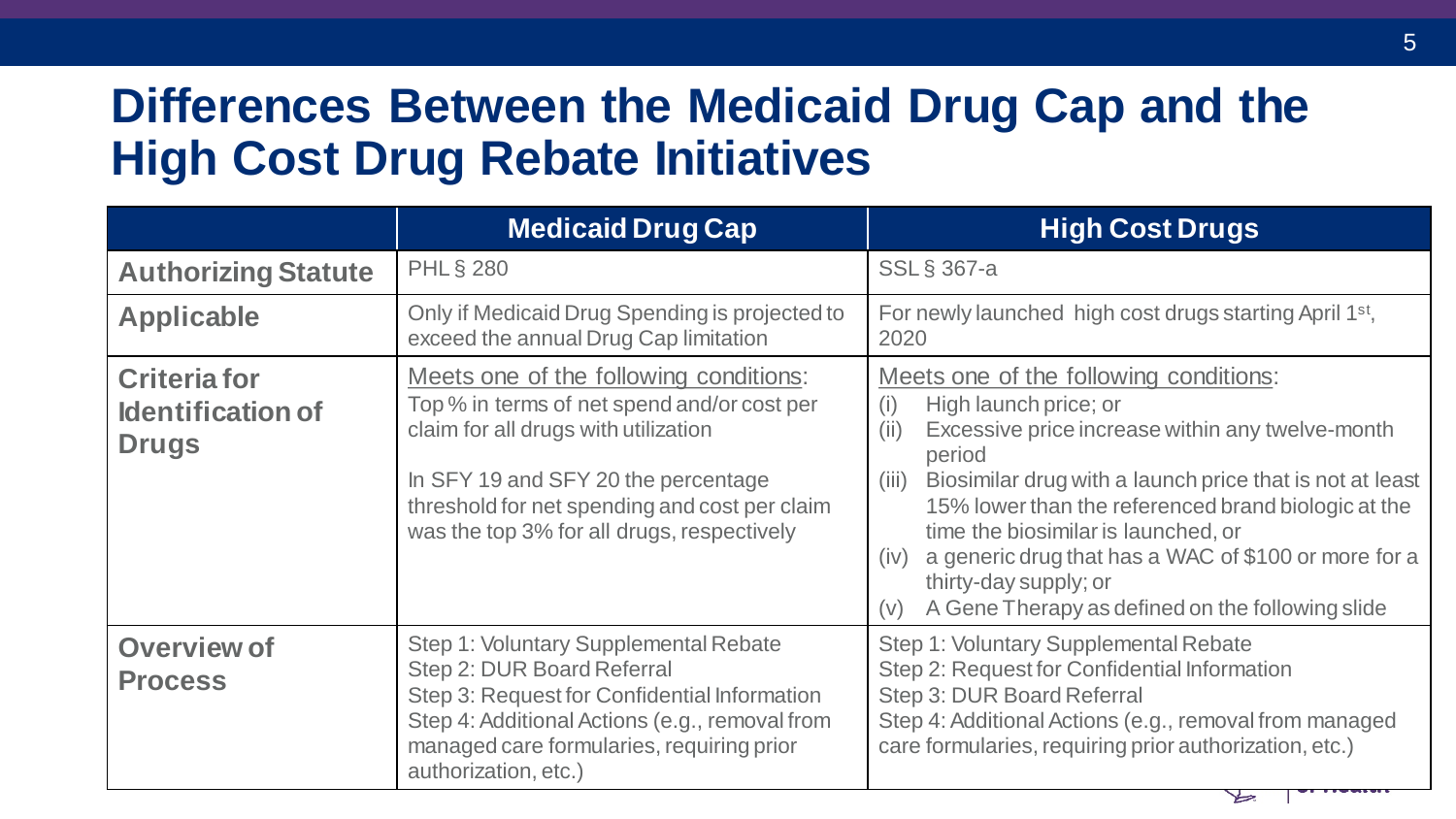### **Criteria under which High Cost Drugs were Identified for Possible DUR Board Referral (4/1/2020-6/30/2020)**

| <b>Identified High Cost Drugs</b><br><b>SFY 2020-21 (Quarter 1)</b>                                                                               |                        |                                |  |  |
|---------------------------------------------------------------------------------------------------------------------------------------------------|------------------------|--------------------------------|--|--|
| <b>Qualifying Criteria</b><br>(Meets at least one of the following)                                                                               | <b>Number of Drugs</b> | <b>Number of Manufacturers</b> |  |  |
| A brand name drug or biologic with launch Wholesale Acquisition Cost (WAC) ><br>\$30,000/year OR per course of treatment                          | 10                     | 9                              |  |  |
| Biosimilar with a launch WAC > 85% of the referenced brand biologic at the time<br>of launch                                                      |                        |                                |  |  |
| Launch of a generic with \$100 or more per 30-day supply or recommended<br>dosage approved for labeling by the Food and Drug Administration (FDA) |                        |                                |  |  |
| Brand name drug or biologic with WAC increase \$3,000 or more per 12-month<br>period or course of treatment                                       |                        |                                |  |  |
| Gene Therapy *                                                                                                                                    |                        |                                |  |  |

\* Gene Therapy is defined by the following criteria: (i) Approved under section 505 of Food, Drug and Cosmetics Act (FD&C); (ii) Licensed under subsection (a) or (k) of section 351 of Public Health Services Act; (iii) Trea disease or condition that is life threatening; (iv) Considered gene therapy by the FDA for which biologics license is held; (v) Results in a cure OR reduction of symptoms of such disease approved by labeling after 3 admini *or less.* 

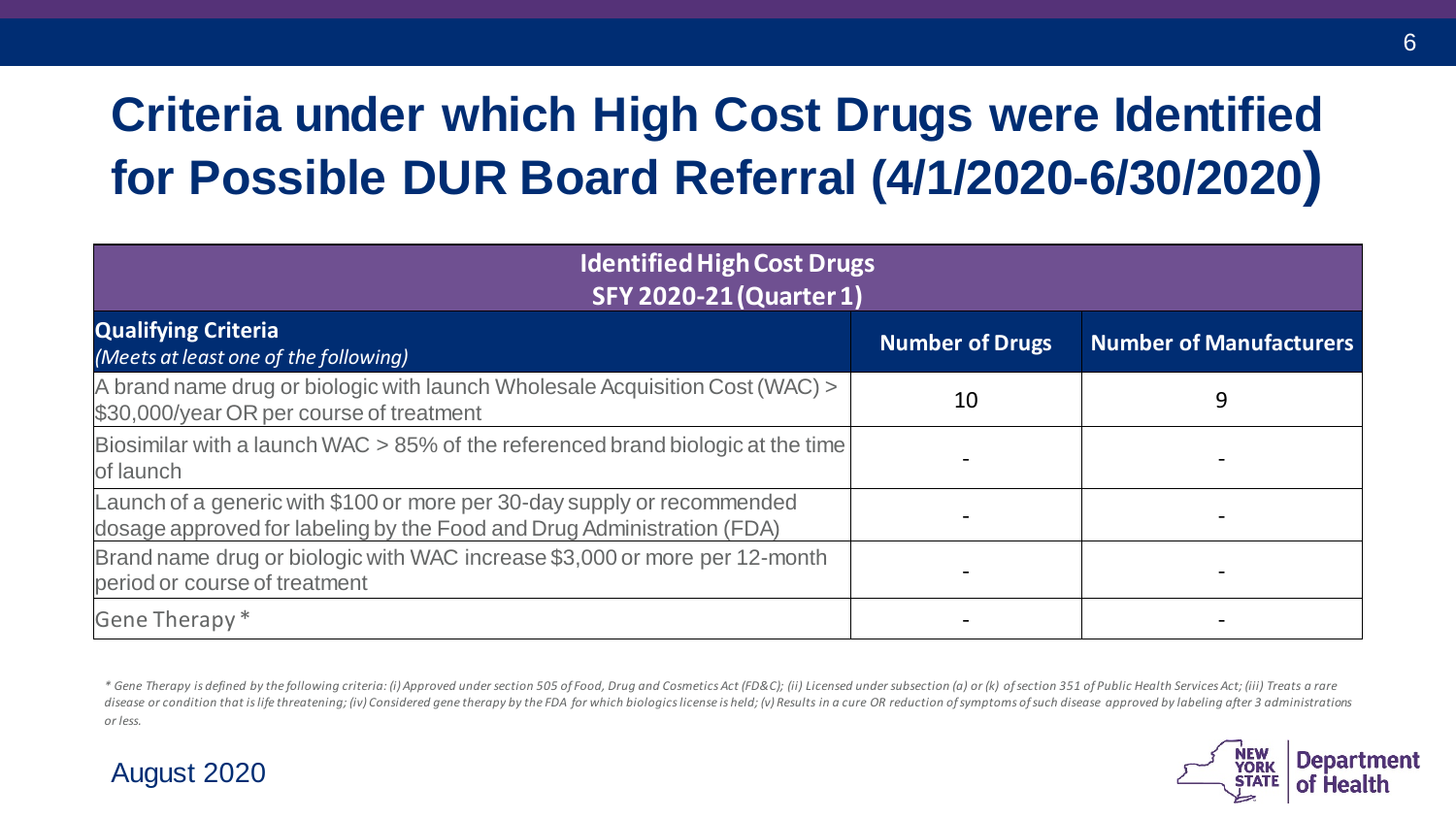### **Overview of Process**

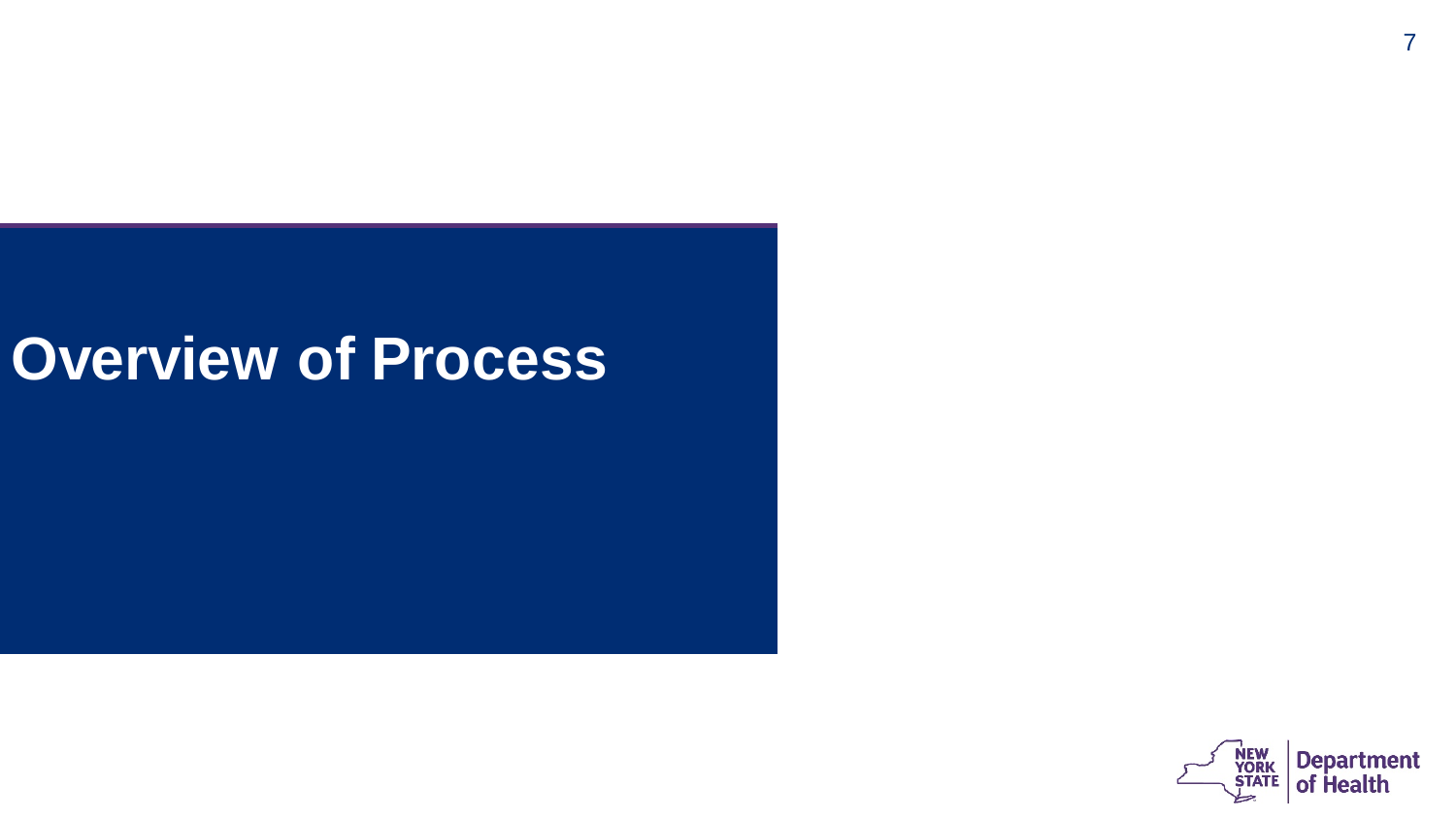### **High Cost Drug Initiative – Process Overview**



SR = Supplemental Rebate; DURB = Drug Utilization Review Board

<sup>1:</sup> Statutory actions includes enforcing additional utilization management controls and directing managed care plans to reduce reimbursement to providers (if applicable)

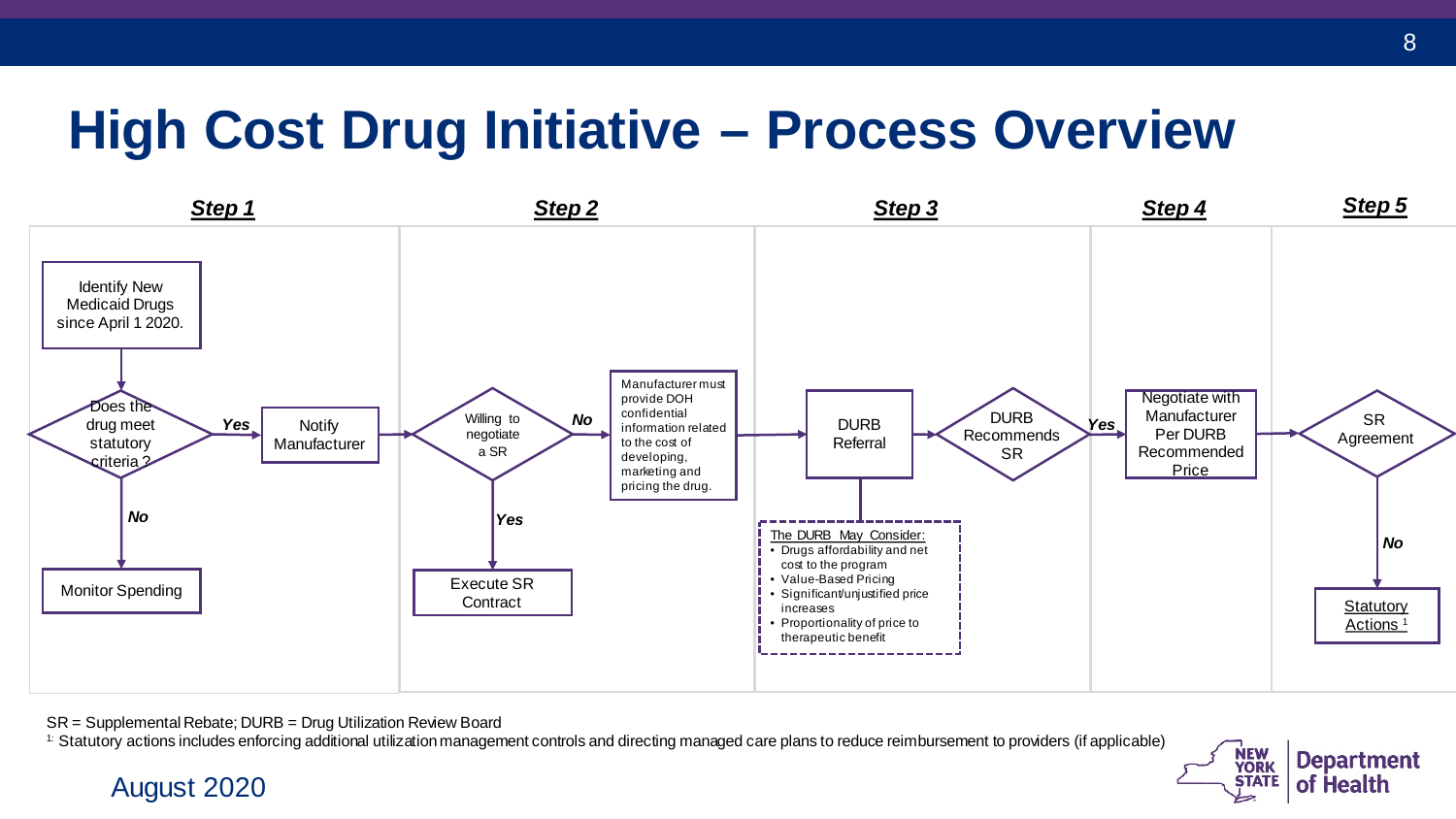## **After the DURB Recommendation**

- • If agreement cannot be reached, Public Health Law § 280 authorizes, to the extent applicable under the law:
	- o Directing managed care plans to remove from their Medicaid formularies those drugs for which a manufacturer has failed to enter into a rebate agreement;
	- o Subjecting drugs to prior approval;
	- o Promoting the use of cost effective and clinically appropriate drugs other than those of a manufacturer who has failed to enter into a rebate agreement; and
	- o Directing a managed care plan to limit or reduce reimbursement for a drug provided by a medical practitioner



9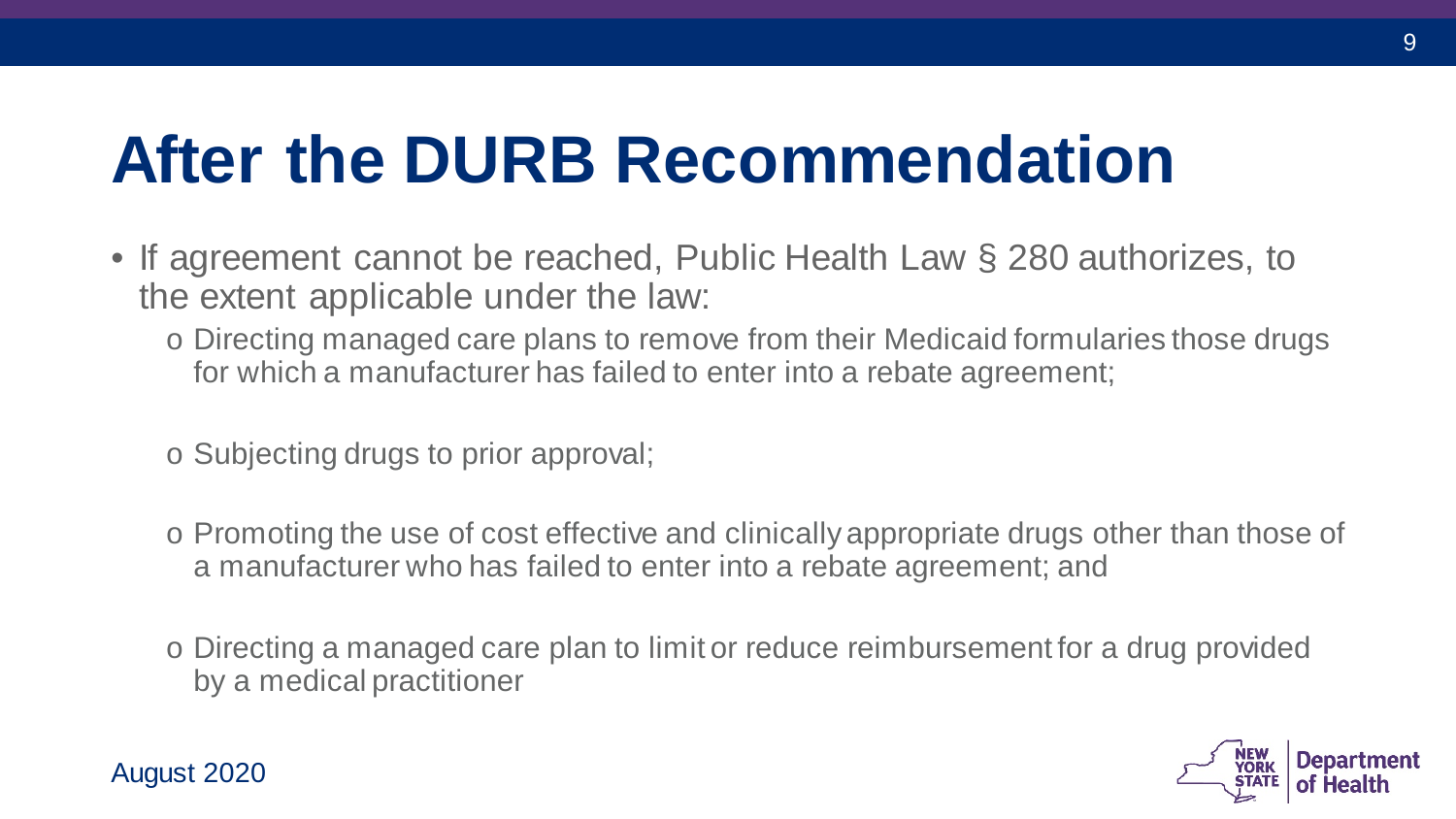## **Drug Utilization Review Board (DURB)**

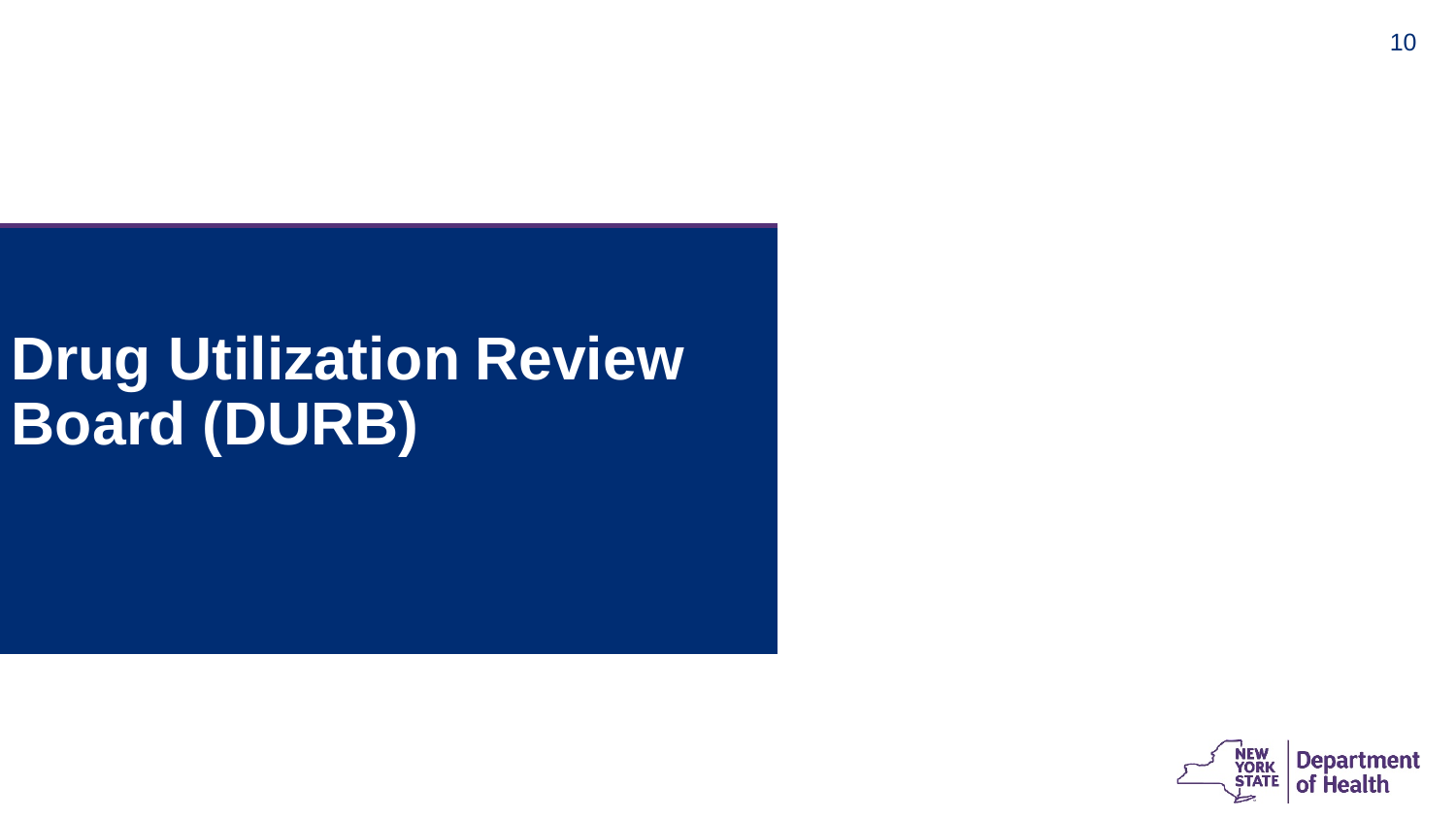## **DUR Board Overview**

- • The DURB provides clinical guidance to the Commissioner regarding the utilization of pharmaceuticals and the evaluation of drug expenditures within the Medicaid program.\*
- • DURB activities include but are not limited to the following:
	- • Establishment and implementation of medical standards and criteria for the prospective and retrospective DUR program;
	- • Development, selection, application, and assessment of educational interventions for physicians, pharmacists and recipients that improve care;
	- • Administration of pharmacy programs including the Preferred Drug Program and the Clinical Drug Review Program; and
	- • Evaluation of drugs which that contribute to exceeding the Drug Cap and making recommendations for target supplemental rebates
	- Evaluation of new high cost drugs that meet the conditions summarized in slide 5 (new)

 *\*The purpose and responsibilities of the DURB are established in Social Services Law section 369-bb and Public Health Law Title 1 sections 270, 272, 274 and 280.* 

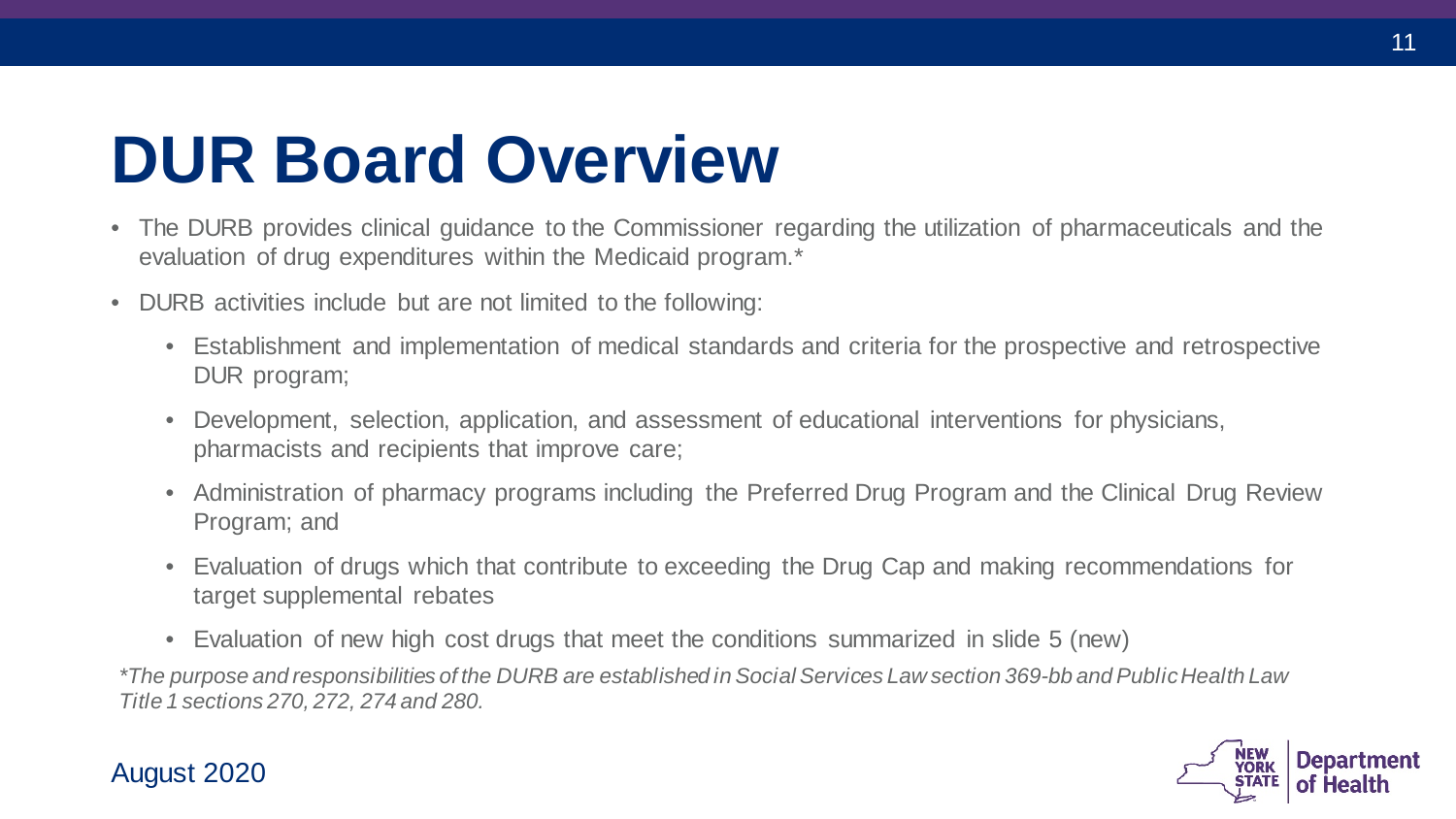## **DUR Board Process**

High Cost Drug Reviews will be integrated into the current DUR Board processes:

- Publicly Held Meeting
- Agenda Posted 30 days prior to Meeting
- Public Comment Period
- Financial Information Reviewed in Executive Session
- DURB Recommendations Made During the Meeting
- DURB Recommendations Posted after Meeting
- 5 Day comment Period
- Commissioner Final Determinations Posted

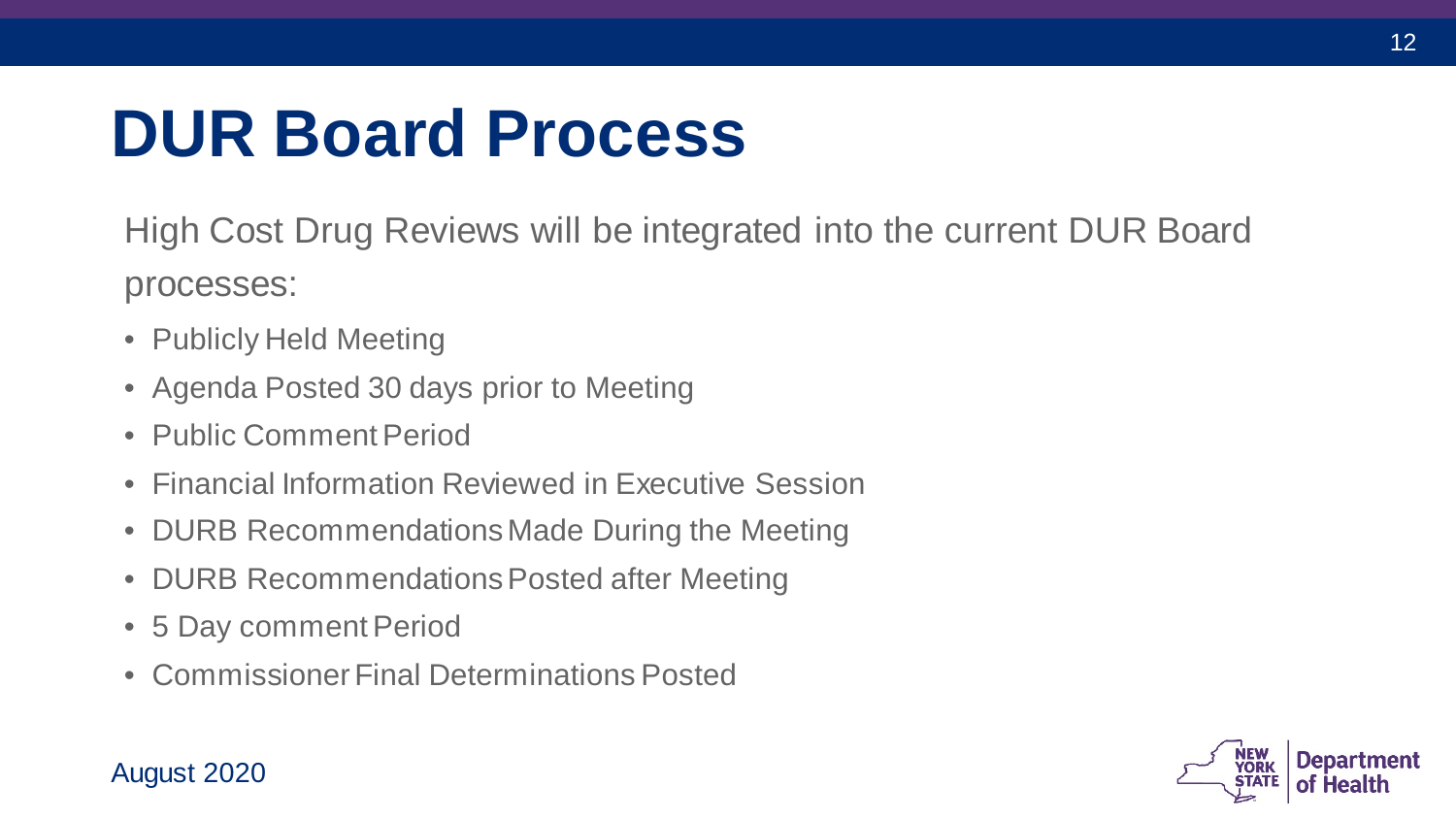## **Next Steps**

| <b>Next Steps</b>                                                                                                                                                                                                                                                     | <b>Timeline/Target Dates</b>                                                |
|-----------------------------------------------------------------------------------------------------------------------------------------------------------------------------------------------------------------------------------------------------------------------|-----------------------------------------------------------------------------|
| Notification Letters/Bid Packages to<br><b>Manufacturers</b>                                                                                                                                                                                                          | Week of August 17th 2020<br>$\bullet$                                       |
| Stakeholder Webinar                                                                                                                                                                                                                                                   | Week of August 24th 2020<br>$\bullet$                                       |
| <b>Negotiations with Manufacturers</b>                                                                                                                                                                                                                                | Immediately, following distribution of<br>$\bullet$<br>letters/bid packages |
| Drug Utilization Review Board (DURB) Meetings<br>[30 days prior to the DURB meeting, DOH will post an agenda on<br>its website, which will (if applicable) include the names of drugs<br>that will be reviewed for recommended target supplemental<br>rebate amounts] | $\bullet$<br>November / December 2020                                       |